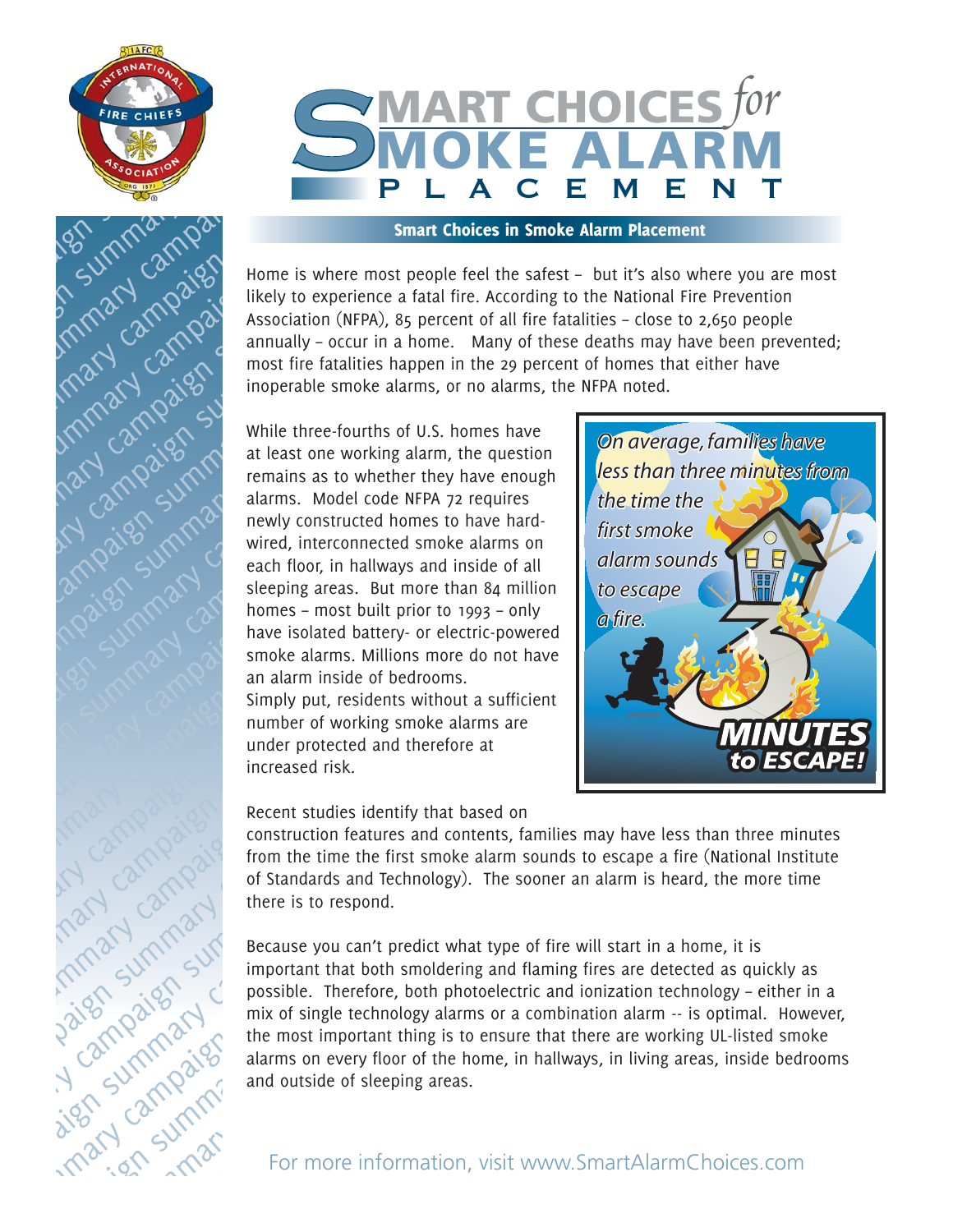

#### *The Bedroom:*

- More than half (55%) of all home fire fatalities occur in the bedroom. (USFA)
- More than a third (35%) of the victims were asleep at the time of the fire.
- $\bullet$  Half of all home fire fatalities occur between the hours of 10 p.m. and 6 a.m., when most people are asleep. (NFPA)
- Since it is recommended to sleep with bedroom doors closed to assist in limiting the spread of a fire, it is important to place alarms within each bedroom as the shut door can cut the decibel level of an alarm outside of the room nearly in half – from 85 db to 46 db. (CPSC)

#### *Kitchen:*

- $\bullet$  Cooking is the leading cause of home fires and injuries in the United States, and the third leading cause of home fire deaths. (NFPA)
- 41% of reported home fires start in the kitchen, resulting in 15% of home fire deaths. (NFPA)
- Install smoke alarms at least 20 feet from cooking appliances to prevent nuisance alarms. Also ensure the alarm has a hush button, which will temporarily halt the alarm during a nonemergency.



## *Hallways:*

- Because sleeping areas are often located furthest from the exits of a house, it is important that smoke alarms be installed in the hallways and on all exit routes from bedrooms.
- Install smoke alarms on the hallway ceiling outside of sleeping areas.

## *Living Area:*

- Although only 4% of home fires start in the living room, family room, or den, these fires cause 24% of deaths. (NFPA).
- Smoking is the leading cause of home fire fatalities, and most fatal smokingrelated fires begin in the family room or den. (NFPA)
- Typically, abandoned or carelessly discarded smoking materials ignite trash, bedding or upholstery.

# *Alarm Installation Tips:*

• Install at least one smoke alarm on each level or story of a multi-story dwelling, inside and outside of sleeping areas, in hallways, and living/ kitchen areas.